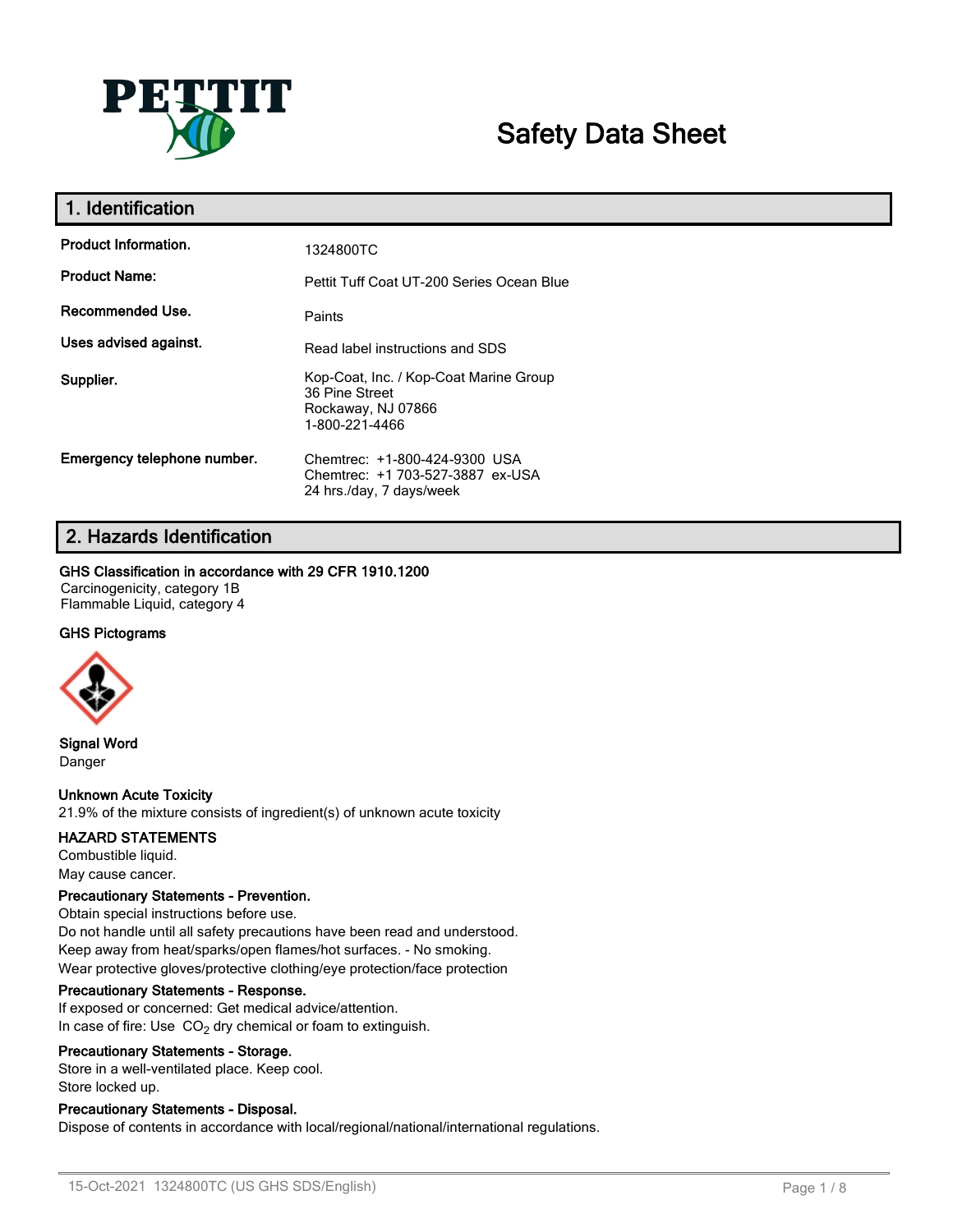# **3. Composition/Information on Ingredients**

| <b>Chemical Name</b>                         | CAS-No.    | Wt. %       |
|----------------------------------------------|------------|-------------|
| Calcium carbonate (Limestone)                | 1317-65-3  | $10 - 25$   |
| Hydrotreated aliphatic petroleum distillates | 64742-52-5 | $2.5 - 10$  |
| Titanium dioxide                             | 13463-67-7 | $2.5 - 10$  |
| Diethylene glycol monoethyl ether            | 111-90-0   | $2.5 - 10$  |
| Zinc oxide                                   | 1314-13-2  | $0.1 - 1.0$ |
| Talc                                         | 14807-96-6 | $0.1 - 1.0$ |
| Triethylamine                                | 121-44-8   | $0.1 - 1.0$ |
| Ammonium hydroxide                           | 1336-21-6  | $0.1 - 1.0$ |

The exact percentage (concentration) of composition has been withheld as a trade secret.

# **4. First-aid Measures**

### **Description of first-aid measures.**

#### **General advice.**

Move victim to a safe isolated area. When symptoms persist or in all cases of doubt seek medical advice. Call a poison control center or doctor for treatment advice.

### **Inhalation.**

Move to fresh air. Apply artificial respiration if victim is not breathing. Call a poison control center or doctor for treatment advice.

#### **Skin contact.**

Wash off immediately with soap and plenty of water. Remove all contaminated clothes and shoes. Remove and wash contaminated clothing before re-use. Call a poison control center or doctor for treatment advice.

#### **Eye contact.**

Immediately flush with plenty of water. After initial flushing, remove any contact lenses and continue flushing for at least 15 minutes. Call a poison control center or doctor for treatment advice.

#### **Ingestion.**

Do not induce vomiting unless directed to do so by a physician or poison control center. Never give anything by mouth to an unconscious person. If swallowed, call a poison control center or doctor immediately.

#### **Symptoms.**

See Section 2 and Section 11, Toxicological effects for description of potential symptoms.

### **Notes to physician.**

Treat symptomatically.

# **5. Fire-fighting Measures**

#### **Extinguishing media.**

#### **Suitable extinguishing media.**

Use:. Dry powder. Alcohol-resistant foam. Carbon dioxide (CO<sub>2</sub>). Water may be used to cool and prevent the rupture of containers that are exposed to the heat from a fire.

#### **Extinguishing media which shall not be used for safety reasons.**

Water may be unsuitable for extinguishing fires.

#### **Special hazards arising from the substance or mixture.**

Vapors may travel to areas away from work site before igniting/flashing back to vapor source. Thermal decomposition can lead to release of irritating and toxic gases and vapors. Most vapors are heavier than air. Vapors may spread along ground and collect in low or confined areas (sewers, basements, tanks). Vapors may travel to source of ignition and flash back. Air/vapor mixtures may explode when ignited. Containers may explode when heated.

#### **Advice for firefighters.**

Evacuate personnel to safe areas.As in any fire, wear self-contained breathing apparatus pressure-demand, MSHA/NIOSH (approved or equivalent) and full protective gear.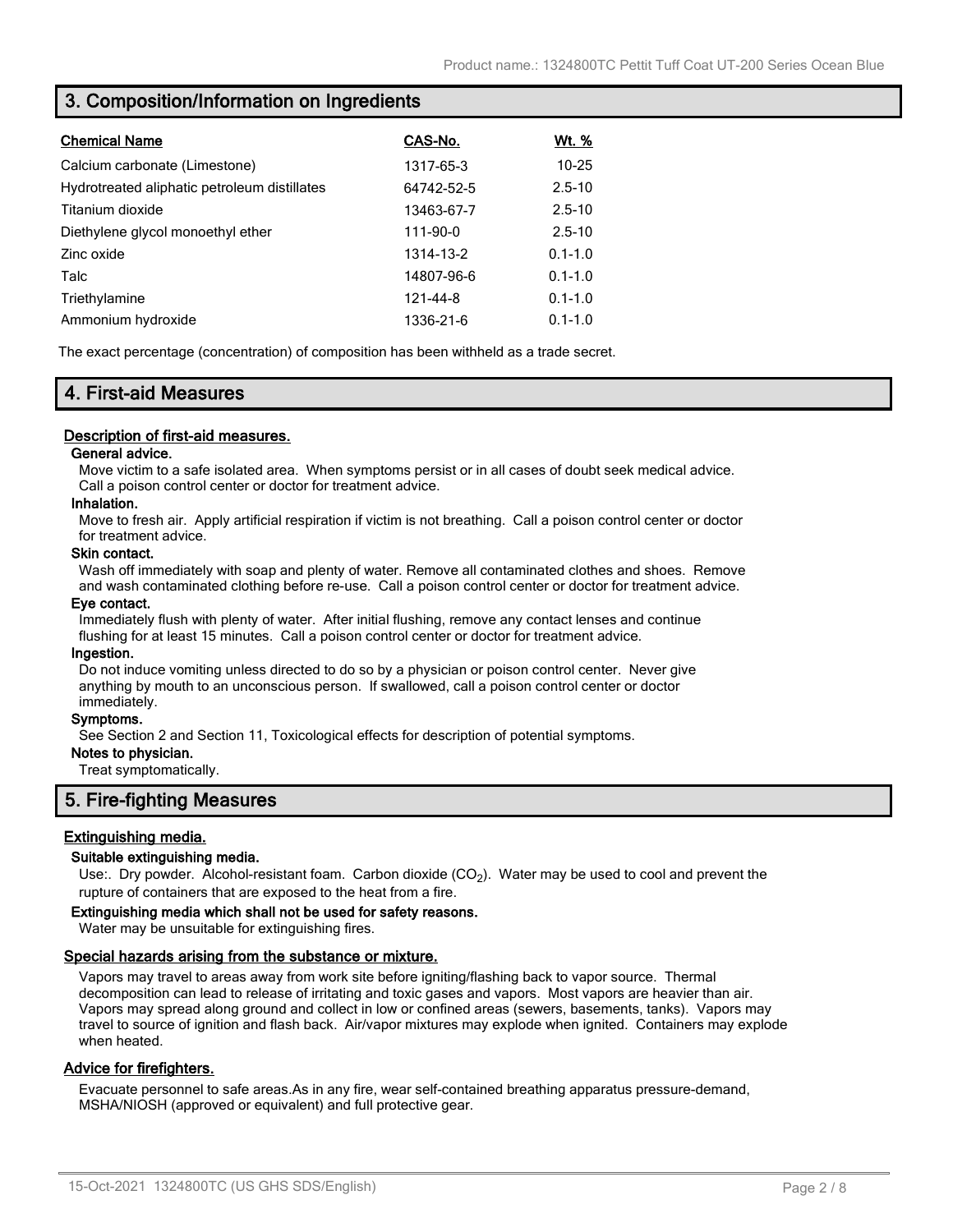# **6. Accidental Release Measures**

#### **Personal precautions, protective equipment and emergency procedures. Personal precautions.**

Avoid contact with skin, eyes and clothing. Ensure adequate ventilation, especially in confined areas. All equipment used when handling the product must be grounded. Eliminate all ignition sources (no smoking, flares, sparks or flames in immediate area). Wear protective gloves/clothing and eye/face protection. Stop all work that requires a naked flame, stop all vehicles, stop all machines and equipment that may cause sparks or flames. Do not breathe vapors or spray mist. Avoid exceeding of the given occupational exposure limits (see section 8). Thoroughly decontaminate all protective equipment after use.

#### **Advice for emergency responders.**

Refer to protective measures listed in sections 7 and 8. Use personal protection recommended in Section 8.

#### **Environmental precautions.**

Prevent further leakage or spillage if safe to do so. Do not allow material to contaminate ground water system. Prevent entry into waterways, sewers, basements or confined areas. See Section 12 for additional Ecological information.

### **Methods and materials for containment and cleaning up.**

#### **Methods for Containment.**

Absorb with earth, sand or other non-combustible material and transfer to containers for later disposal. Prevent further leakage or spillage if safe to do so. Pick up and transfer to properly labeled containers. Clean contaminated surface thoroughly. Ground and bond containers when transferring material. Take precautionary measures against static discharges. Use personal protective equipment. Remove all sources of ignition.

#### **Methods for cleaning up.**

Prevent further leakage or spillage if safe to do so. Keep away from open flames, hot surfaces and sources of ignition. Keep in suitable and closed containers for disposal. All equipment used when handling the product must be grounded. Keep combustibles (wood, paper, oil, etc) away from spilled material. Ventilate the area. Use personal protective equipment as required. Shut off ignition sources; including electrical equipment and flames. Clean contaminated objects and areas thoroughly while observing environmental regulations. Never return spills in original containers for re-use.

#### **Reference to other sections.**

See section 8 for more information.

# **7. Handling and Storage**

# **Conditions for safe storage, including any incompatibilities.**

#### **Advice on safe handling.**

Avoid contact with skin, eyes and clothing. Handle in accordance with good industrial hygiene and safety practice. Keep away from open flames, hot surfaces and sources of ignition. Do not pressurize, cut, weld, braze, solder, drill, grind, or expose container to heat, flame, sparks, static electricity, or other sources of ignition. Wash hands before breaks and immediately after handling the product. All equipment used when handling the product must be grounded. Take precautionary measures against static discharges. Do not breathe vapors or spray mist. Use according to package label instructions. Ground and bond containers when transferring material.

#### **Hygiene measures.**

Handle in accordance with good industrial hygiene and safety practice for diagnostics. Do not eat, drink or smoke when using this product. Remove and wash contaminated clothing before re-use. Avoid contact with skin, eyes and clothing. Wash hands before breaks and immediately after handling the product.

### **Storage Conditions.**

Keep container closed when not in use. Keep in properly labeled containers. Keep containers tightly closed in a dry, cool and well-ventilated place. Store in accordance with local regulations. Keep from freezing. Keep away from food, drink and animal feedingstuffs. Keep away from heat, hot surfaces, sparks, open flames and other ignition sources. No smoking.

# **8. Exposure Controls/Personal Protection**

| Ingredients with Occupational Exposure Limits     |                      |                       |                            |                         |
|---------------------------------------------------|----------------------|-----------------------|----------------------------|-------------------------|
| <b>Chemical Name</b>                              | <b>ACGIH TLV-TWA</b> | <b>ACGIH-TLV STEL</b> | <b>OSHA PEL-TWA</b>        | <b>OSHA PEL-CEILING</b> |
| Calcium carbonate (Limestone)<br>Titanium dioxide | N.E.<br>10 mg/m $3$  | N.E.<br>N.E.          | 15 mg/m $3$<br>15 mg/m $3$ | N.E.<br>N.E.            |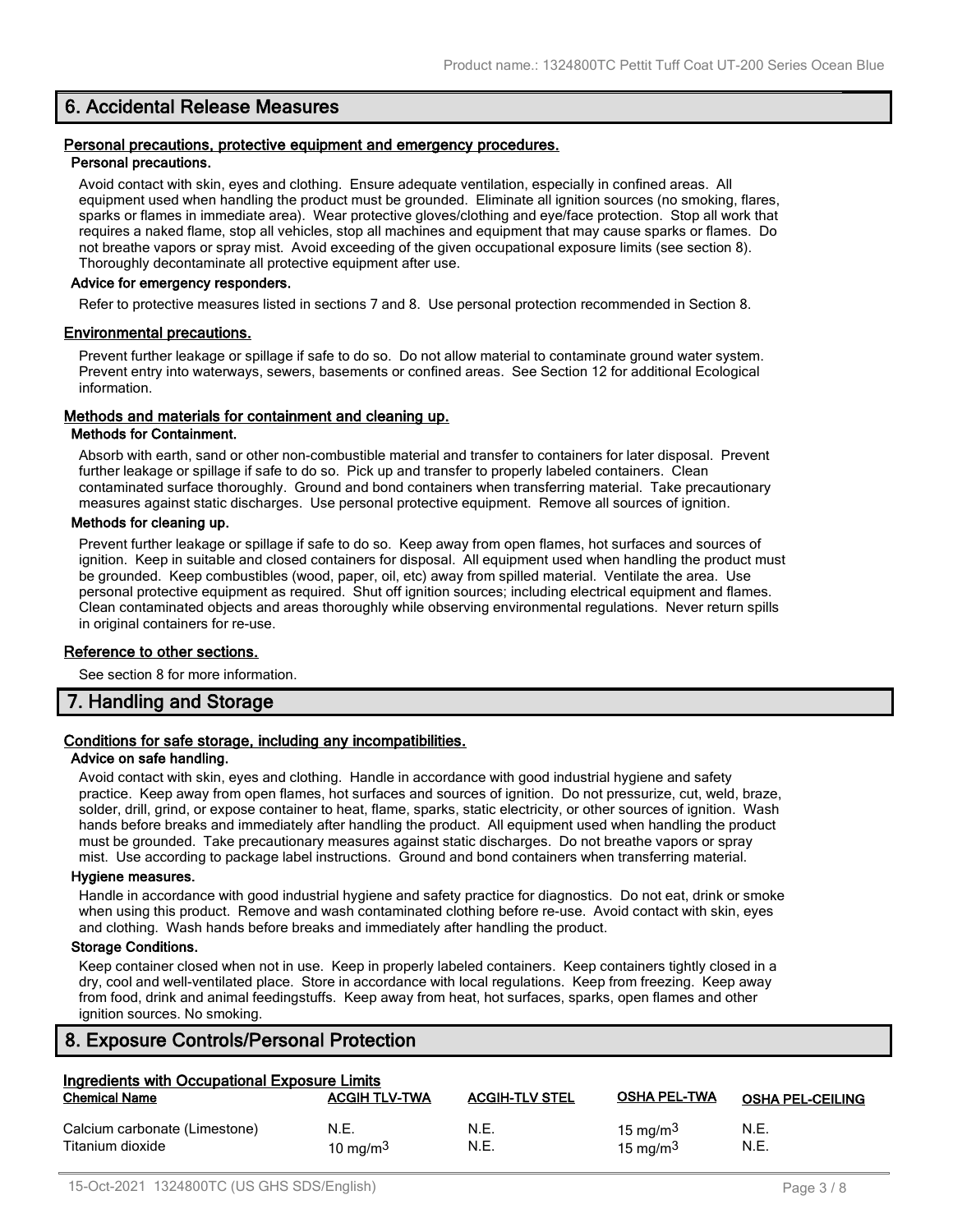Product name.: 1324800TC Pettit Tuff Coat UT-200 Series Ocean Blue

| Zinc oxide    | $2 \text{ mg/m}^3$ | 10 mg/m $3$ | 5 mg/m <sup>3</sup> | N.E. |
|---------------|--------------------|-------------|---------------------|------|
| Talc          | $2 \text{ mg/m}^3$ | N.E.        | N.E.                | N.E. |
| Triethylamine | $0.5$ ppm          | ppm         | 25 ppm              | N.E. |

#### **TLV = Threshold Limit Value TWA = Time Weighted Average PEL = Permissible Exposure Limit STEL = Short-Term Exposure Limit N.E. = Not Established**

#### **Engineering Measures.**

Ensure adequate ventilation, especially in confined areas. Apply technical measures to comply with the occupational exposure limits.

#### **Personal protective equipment.**

#### **Eye/Face Protection.**

If splashes are likely to occur, wear:. Face-shield. Safety glasses with side-shields. Tightly fitting safety goggles.

#### **Skin and body protection.**

Use:. Long sleeved clothing. Protective shoes or boots. Solvent-resistant gloves. Solvent-resistant apron and boots. Wear impervious gloves and/or clothing if needed to prevent contact with the material. Gloves must be inspected prior to use. Please observe the instructions regarding permeability and breakthrough time which are provided by the supplier of the gloves. Also take into consideration the specific local conditions under which the product is used, such as the danger of cuts, abrasion. Remove and wash contaminated clothing before re-use.

#### **Respiratory protection.**

In case of inadequate ventilation wear respiratory protection. If exposure limits are exceeded or irritation is experienced, respiratory protection should be worn. Respiratory protection must be provided in accordance with current local regulations.

# **9. Physical and chemical properties.**

### **Information on basic physical and chemical properties.**

| <b>Physical state</b>                     | Liquid                   |
|-------------------------------------------|--------------------------|
| Appearance                                | No Information           |
| Color                                     | Blue                     |
| Odor                                      | No Information           |
| <b>Odor Threshold</b>                     | No Information           |
| рH                                        | No Information           |
| Melting/freezing point., °C (°F)          | No Information           |
| Flash Point., °C (°F)                     | 72 (161.60)              |
| Boiling point/boiling range., °C (°F)     | 100 - 3,000 (212 - 5432) |
| <b>Evaporation rate</b>                   | No Information           |
| <b>Explosive properties.</b>              | No Information           |
| Vapor pressure.                           | No Information           |
| Vapor density.                            | No Information           |
| Specific Gravity. (g/cm <sup>3</sup> )    | 1.207                    |
| Water solubility.                         | No Information           |
| Partition coefficient.                    | No Information           |
| Autoignition temperature., °C             | No Information           |
| Decomposition Temperature °C.             | No Information           |
| Viscosity, kinematic.                     | $>22$ mm $2/s$           |
| Other information.                        |                          |
| Volatile organic compounds (VOC) content. | 53 g/L                   |
| Density, Ib/gal                           | 10.051                   |
|                                           |                          |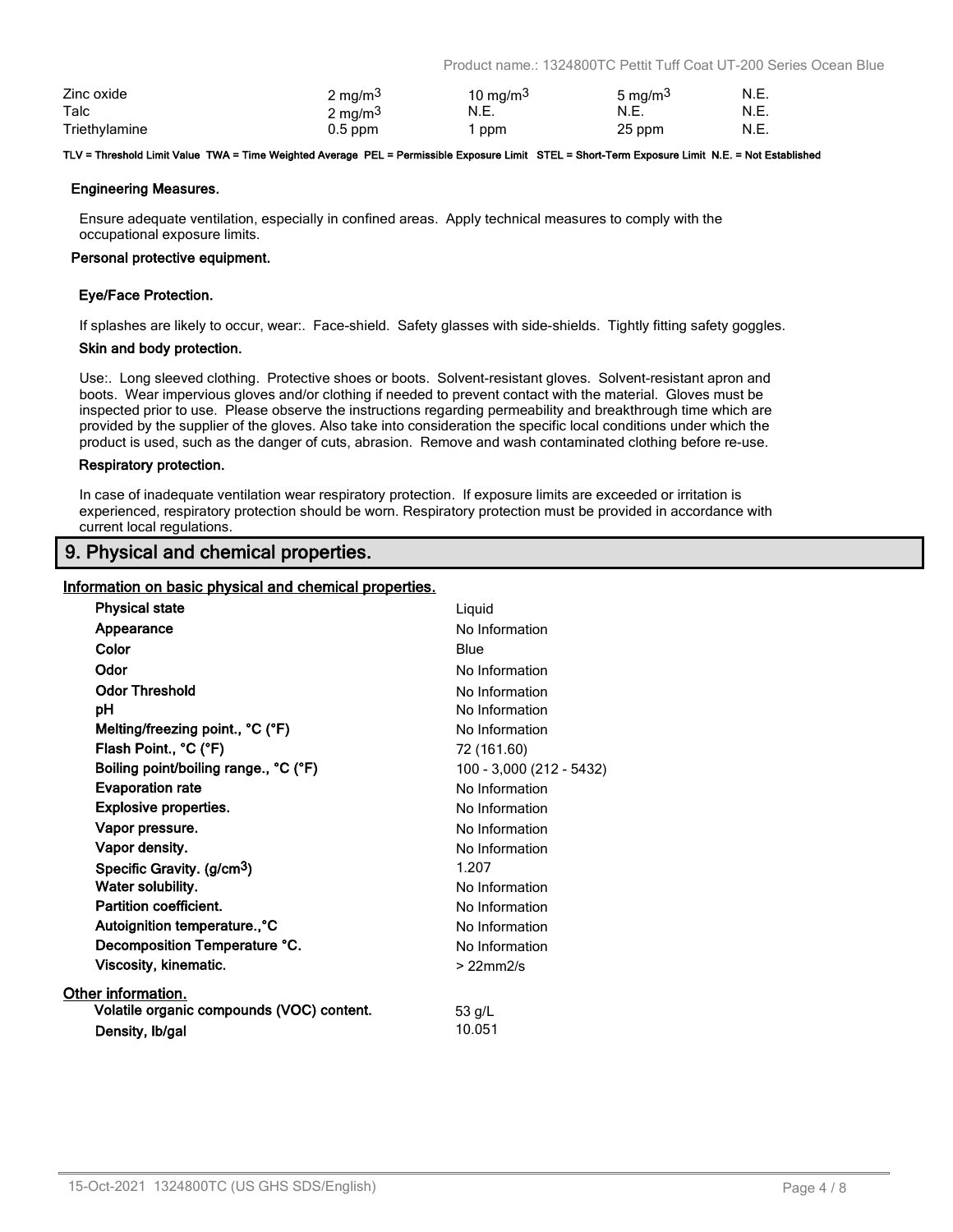# **10. Stability and Reactivity**

### **Reactivity.**

Stable under normal conditions.

#### **Chemical stability.**

Stable under recommended storage conditions.

#### **Possibility of hazardous reactions.**

None known based on information supplied.

#### **Conditions to Avoid.**

Heat (temperatures above flash point), sparks, ignition points, flames, static electricity. Keep away from heat and sources of ignition. Do not freeze.

#### **Incompatible Materials.**

None known based on information supplied.

### **Hazardous Decomposition Products.**

Thermal decomposition can lead to release of irritating gases and vapours. Possible formation of carbon oxides, nitrogen oxides, and hazardous organic compounds.

# **11. Toxicological Information**

#### **Information on toxicological effects.**

**Acute toxicity. Product Information**

# No Information

### **The following values are calculated based on chapter 3.1 of the GHS document.**

| ATEmix (oral)          | 76,961.2 mg/kg |  |
|------------------------|----------------|--|
| ATEmix (dermal)        | 76,961.2 mg/kg |  |
| Component Information. |                |  |

| CAS-No.                                                                                                                                                                      | <b>Chemical Name</b>                         | LD50 Oral       | LD50 Dermal | <b>LC50 Inhalation</b>                 |
|------------------------------------------------------------------------------------------------------------------------------------------------------------------------------|----------------------------------------------|-----------------|-------------|----------------------------------------|
| 64742-52-5                                                                                                                                                                   | Hydrotreated aliphatic petroleum distillates | 5000            | 5000        | N.I.                                   |
| 111-90-0                                                                                                                                                                     | Diethylene glycol monoethyl ether            | 10502 mg/kg Rat | N.I.        | N.I.                                   |
| 1314-13-2                                                                                                                                                                    | Zinc oxide                                   | >5000 mg/kg Rat | N.I.        | >5.7 mg/L Rat (Dust)                   |
| 121-44-8                                                                                                                                                                     | Triethylamine                                | 460 mg/kg Rat   |             | 415 mg/kg Rabbit 14.5 mg/L Rat (Vapor) |
| 1336-21-6                                                                                                                                                                    | Ammonium hydroxide                           | 350 mg/kg Rat   | N.I.        | N.I.                                   |
| $N.I. = No Information$                                                                                                                                                      |                                              |                 |             |                                        |
| Skin corrosion/irritation.<br><b>SKIN IRRITANT.</b><br>Eye damage/irritation.<br>No Information<br><b>Respiratory or skin sensitization.</b><br>No Information<br>Ingestion. |                                              |                 |             |                                        |
|                                                                                                                                                                              | May be harmful if swallowed.                 |                 |             |                                        |
| Germ cell mutagenicity.<br>No Information<br>Carcinogenicity.<br>No Information                                                                                              |                                              |                 |             |                                        |

# **CAS-No. Chemical Name IARC NTP OSHA**

|                 | 13463-67-7 Titanium dioxide | IARC Group 2B |  |
|-----------------|-----------------------------|---------------|--|
| 14807-96-6 Talc |                             | IARC Group 3  |  |

# **Reproductive toxicity.**

No Information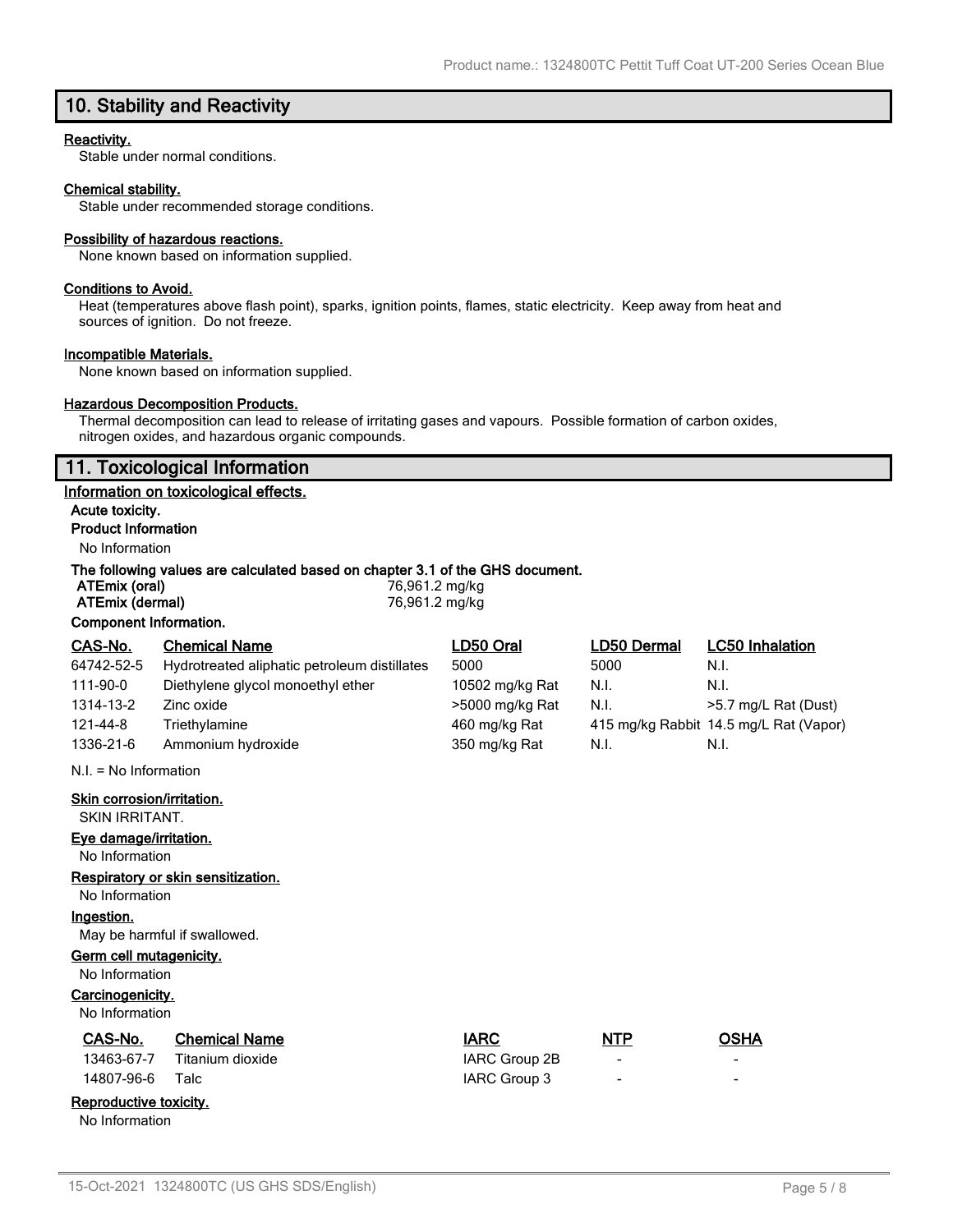### **Specific target organ systemic toxicity (single exposure).**

No Information

#### **Specific target organ systemic toxicity (repeated exposure).**

May cause damage to organs through prolonged or repeated exposure.

# **Aspiration hazard.**

No Information

# **Primary Route(s) of Entry**

No Information

# **12. Ecological Information**

#### **Toxicity.**

16.55% of the mixture consists of ingredient(s) of unknown aquatic toxicity

### **Ecotoxicity effects.**

| <b>Chemical Name</b>                                          | Toxicity to algae | <b>Toxicity to fish</b>                                                                                                                                                                                           | Toxicity to daphnia and other<br>aquatic invertebrates                  |
|---------------------------------------------------------------|-------------------|-------------------------------------------------------------------------------------------------------------------------------------------------------------------------------------------------------------------|-------------------------------------------------------------------------|
| Hydrotreated aliphatic petroleum<br>distillates<br>64742-52-5 |                   | LC50 96 h Oncorhynchus mykiss<br>>5000 mg/L                                                                                                                                                                       | EC50 48 h Daphnia magna<br>>1000 mg/L                                   |
| Diethylene glycol monoethyl<br>ether<br>111-90-0              |                   | LC50 96 h Lepomis macrochirus<br>10000 mg/L, LC50 96 h Lepomis<br>macrochirus 19100 - 23900 mg/<br>L, LC50 96 h Oncorhynchus<br>mykiss 11400 - 15700 mg/L,<br>LC50 96 h Pimephales promelas<br>11600 - 16700 mg/L | EC50 48 h Daphnia magna 3940<br>$-4670$ mg/L                            |
| Zinc oxide<br>1314-13-2                                       |                   | LC50 96 h Danio rerio 1.55 mg/L                                                                                                                                                                                   |                                                                         |
| Talc<br>14807-96-6                                            |                   | LC50 96 h Brachydanio rerio<br>$>100$ a/L                                                                                                                                                                         |                                                                         |
| Triethylamine<br>121-44-8                                     |                   | LC50 96 h Pimephales promelas<br>43.7 mg/L                                                                                                                                                                        | EC50 48 h Daphnia magna 200<br>mg/L                                     |
| Ammonium hydroxide<br>1336-21-6                               |                   | LC50 96 h Pimephales promelas<br>$8.2 \text{ ma/L}$                                                                                                                                                               | EC50 48 h water flea 0.66 mg/L,<br>EC50 48 h Daphnia pulex 0.66<br>mg/L |

# **Persistence and degradability.**

No data are available on the product itself.

### **Bioaccumulative potential.**

Discharge into the environment must be avoided.

Triethylamine

#### **CAS-No. Chemical Name log POW**

| 111-90-0 |  |
|----------|--|
| 121-44-8 |  |

# **Mobility in soil.**

No information

#### **Other adverse effects.**

No information

# **13. Disposal Considerations**

# **Waste Disposal Guidance.**

Disposal should be in accordance with applicable regional, national and local laws and regulations.

Empty containers should be taken to an approved waste handling site for recycling or disposal.

# **14. Transport Information**

# **DOT**

1.00 Diethylene glycol monoethyl ether -0.8<br>1.45 Triethylamine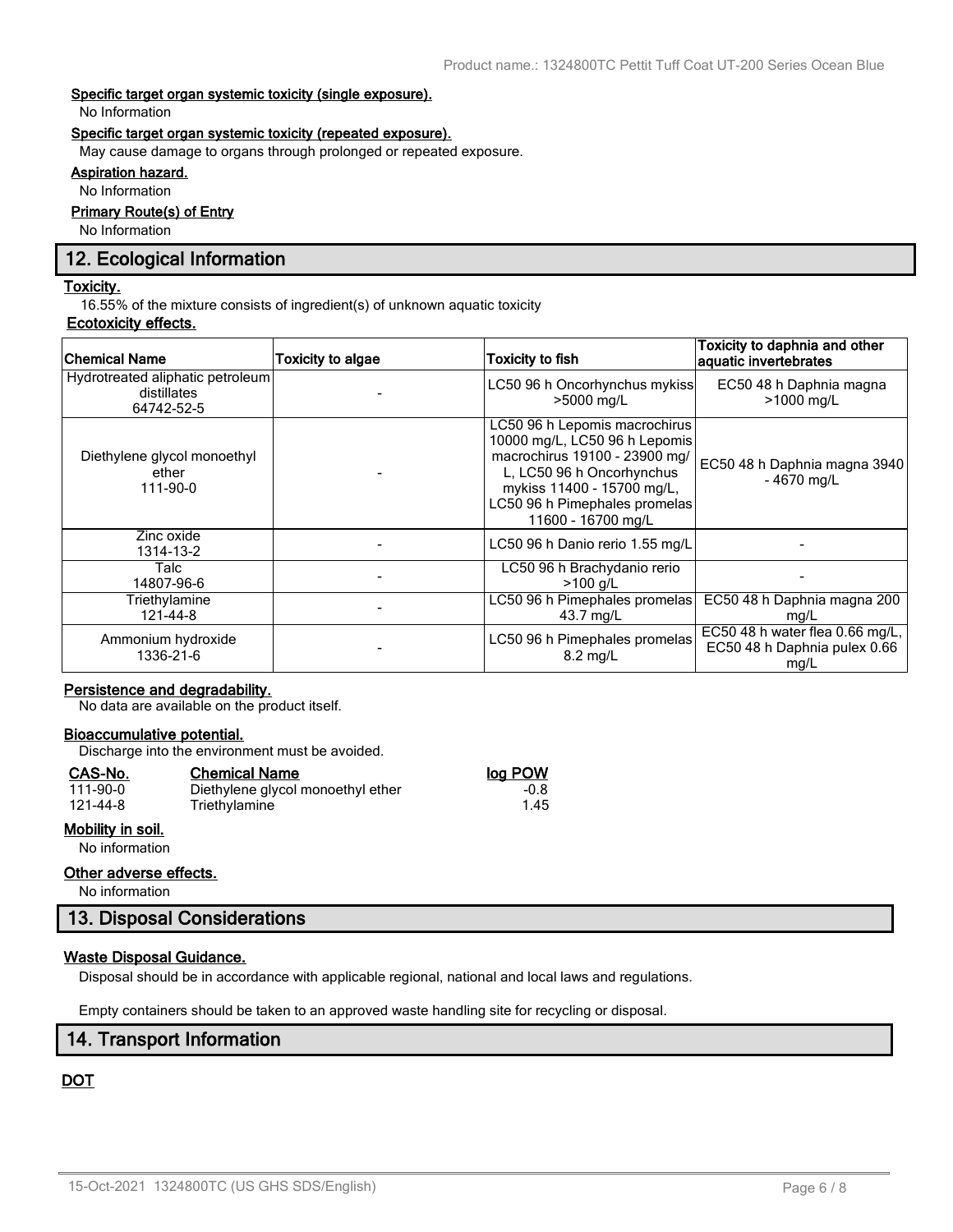| <b>Shipping Name:</b>          | Combustible Liquids, n.o.s.                                                               |
|--------------------------------|-------------------------------------------------------------------------------------------|
| <b>Hazard Class:</b>           | Comb lig.                                                                                 |
| UN/NA Number:                  | NA1993                                                                                    |
| <b>Packing Group:</b>          | Ш                                                                                         |
| <b>Additional Information:</b> | LTD QTY: This product may be reclassified as "limited quantity" per 49 CFR 173.150 (b)(3) |
| IMDG                           | No Information                                                                            |
| <b>Additional Information:</b> | Not regulated                                                                             |
| <b>IATA</b>                    | No Information                                                                            |
| <b>Additional Information:</b> | Not regulated                                                                             |

# **15. Regulatory Information**

# **International Inventories:**

| <b>TSCA</b>          | Complies                                                                                          |
|----------------------|---------------------------------------------------------------------------------------------------|
| <b>DSL</b>           |                                                                                                   |
| <b>DSL/NDSL</b>      |                                                                                                   |
| <b>EINECS/ELINCS</b> |                                                                                                   |
| <b>ENCS</b>          |                                                                                                   |
| <b>IECSC</b>         |                                                                                                   |
| <b>KECI</b>          |                                                                                                   |
| <b>PICCS</b>         |                                                                                                   |
| <b>AICS</b>          |                                                                                                   |
| <b>NZIOC</b>         |                                                                                                   |
| <b>TCSI</b>          |                                                                                                   |
| <b>TSCA</b>          | United States Toxic Substances Control Act Section 8(b) Inventory.                                |
| <b>DSL</b>           | Canadian Domestic Substances List.                                                                |
| <b>DSL/NDSL</b>      | Canadian Domestic Substances List/Canadian Non-Domestic Substances List                           |
| <b>EINECS/ELINCS</b> | European Inventory of Existing Chemical Substances/European List of Notified Chemical Substances. |
| <b>ENCS</b>          | Japan Existing and New Chemical Substances.                                                       |
| <b>IECSC</b>         | China Inventory of Existing Chemical Substances.                                                  |
| <b>KECL</b>          | Korean Existing and Evaluated Chemical Substances.                                                |
| <b>PICCS</b>         | Philippines Inventory of Chemicals and Chemical Substances.                                       |
| <b>AICS</b>          | Australian Inventory of Chemical Substances.                                                      |
| <b>NZIoC</b>         | New Zealand Inventory of Chemicals.                                                               |
| <b>TCSI</b>          | Taiwan Chemical Substance Inventory                                                               |

# **U.S. Federal Regulations:**

# **SARA SECTION 313:**

This product does not contain any chemicals that are subject to the reporting requirements of SARA 313. **TOXIC SUBSTANCES CONTROL ACT 12(b):**

This product does not contain any chemicals that are subject to the reporting requirements of TSCA 12(b).

# **CALIFORNIA PROPOSITION 65 CARCINOGENS**



Warning: The following ingredients present in the product are known to the state of California to cause Cancer:.

**Chemical Name CAS-No.** Titanium dioxide 13463-67-7<br>Carbon black 1333-86-4 Carbon black